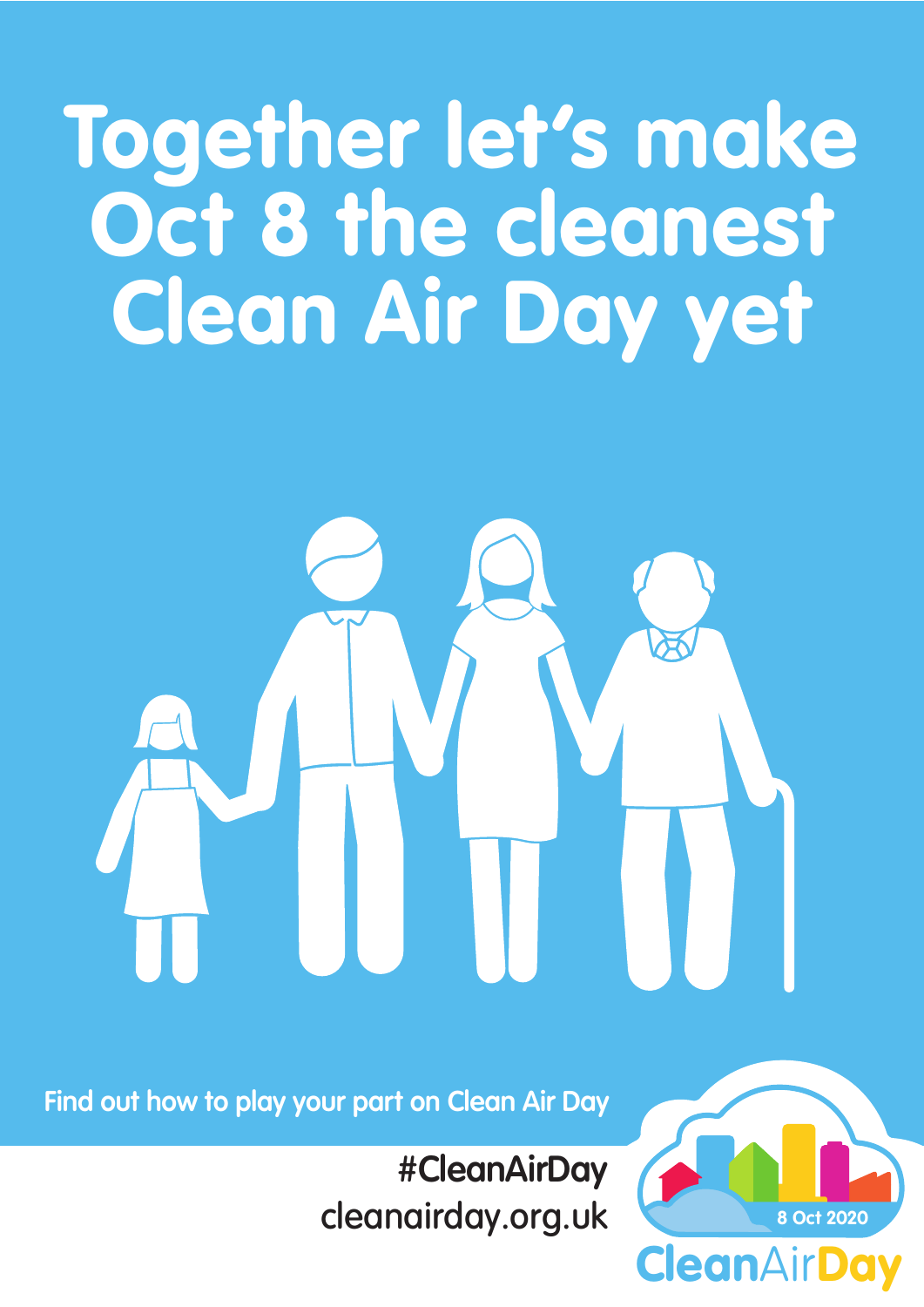## We all have a part to play in keeping our air clean: Give your car a day off



cleanairday.org.uk

### **#CleanAirDay**

**CleanAirDay** 

#### **Find out how to play your part on Clean Air Day**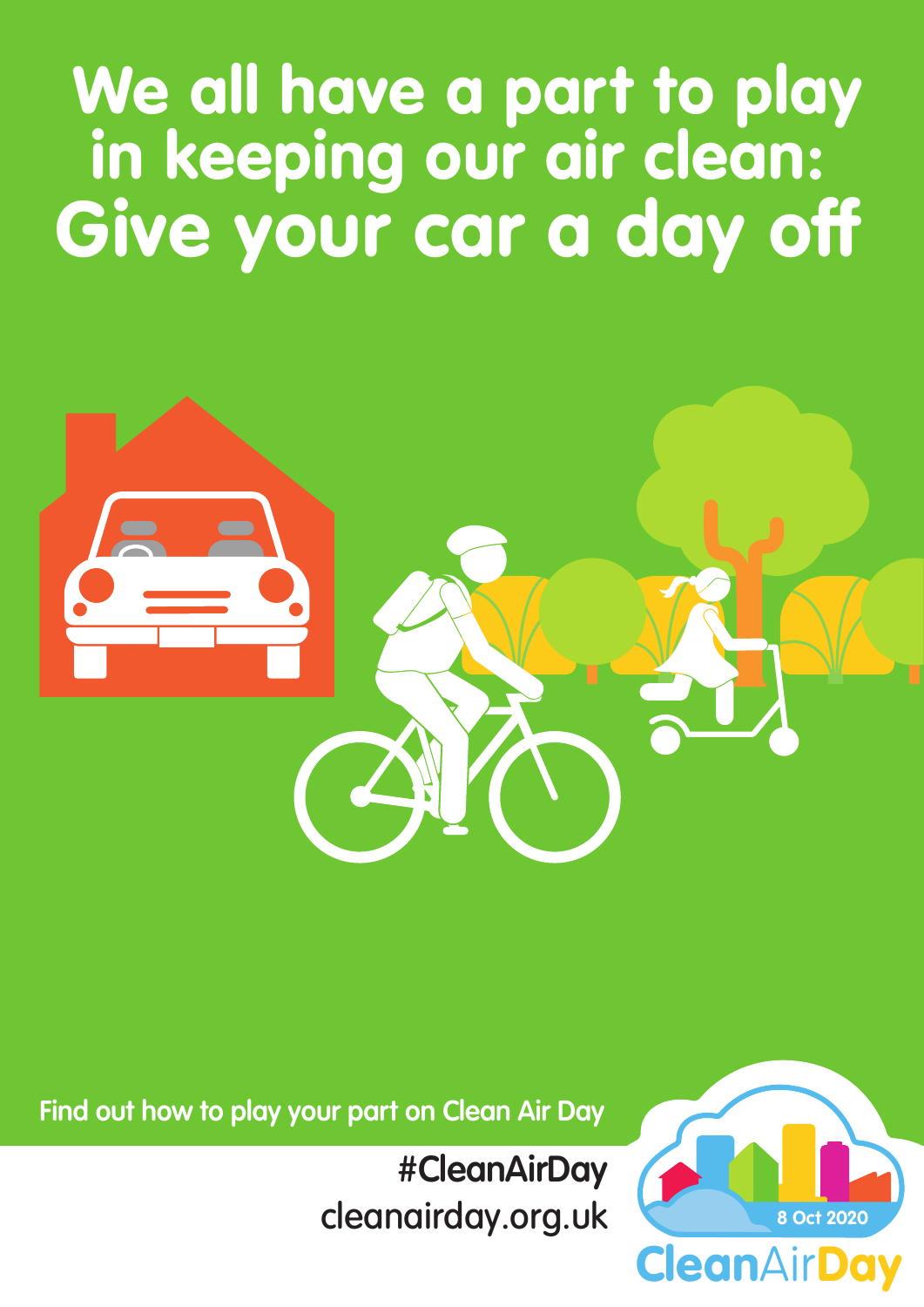### We all have a part to play in keeping our air clean: Get to school without the car

### cleanairday.org.uk

### **#CleanAirDay**

**CleanAirDay** 

#### **Find out how to play your part on Clean Air Day**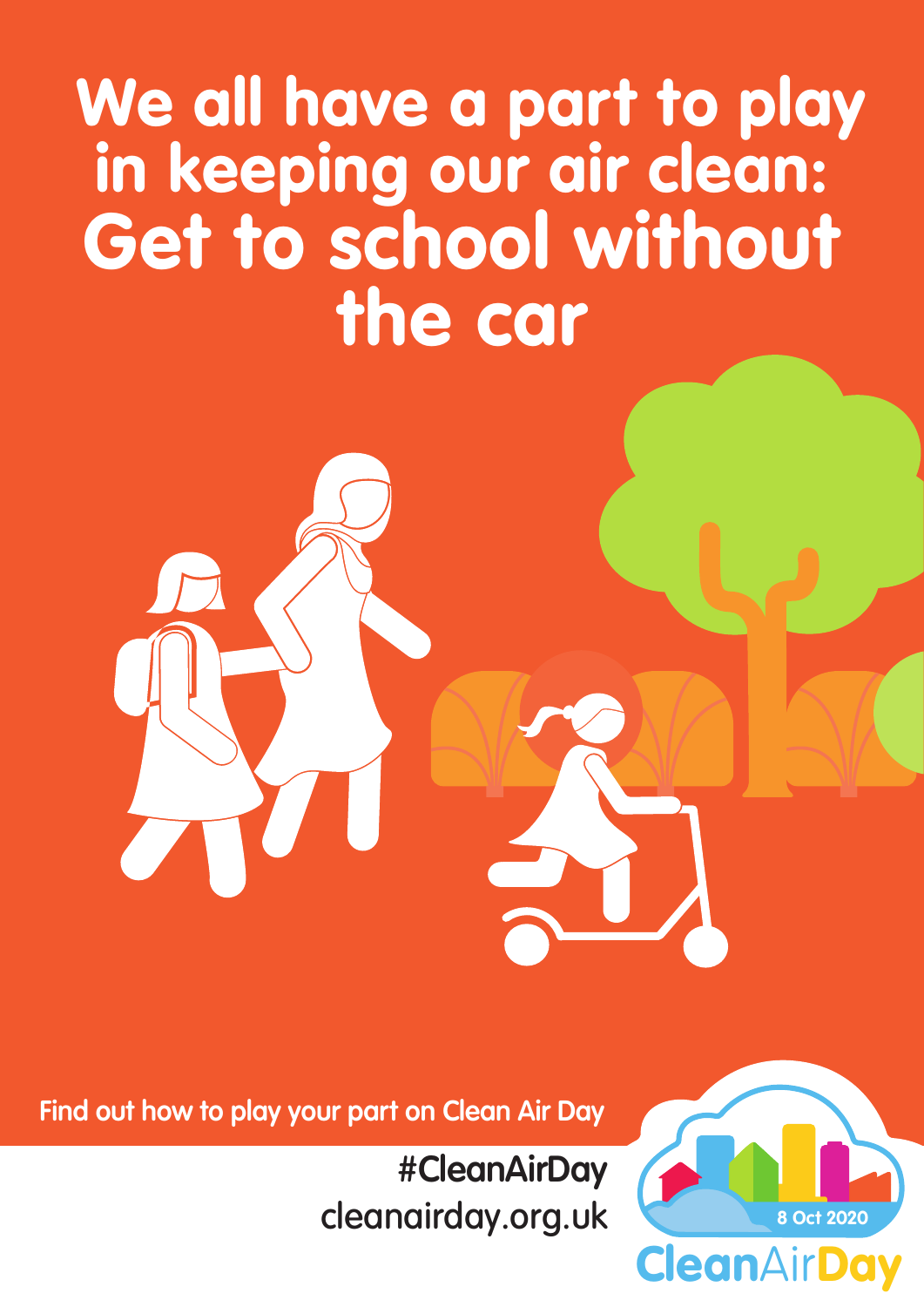## We all have a part to play in keeping our air clean: Work from home



cleanairday.org.uk

### **#CleanAirDay**

**CleanAirDay** 

#### **Find out how to play your part on Clean Air Day**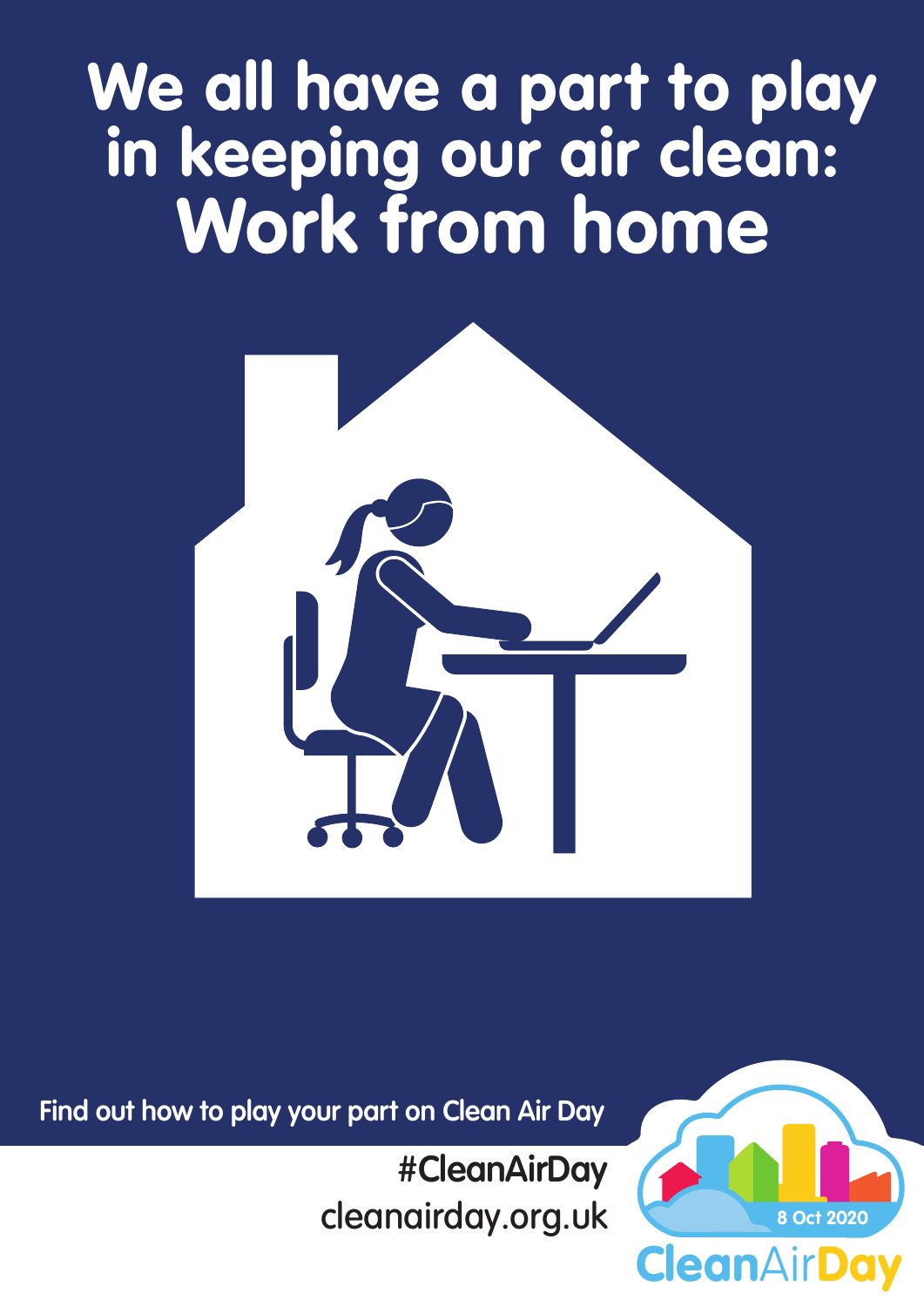## We all have a part to play in keeping our air clean: Avoid burning at home



cleanairday.org.uk

### **#CleanAirDay**

**CleanAirDay** 

**8 Oct 2020**

#### **Find out how to play your part on Clean Air Day**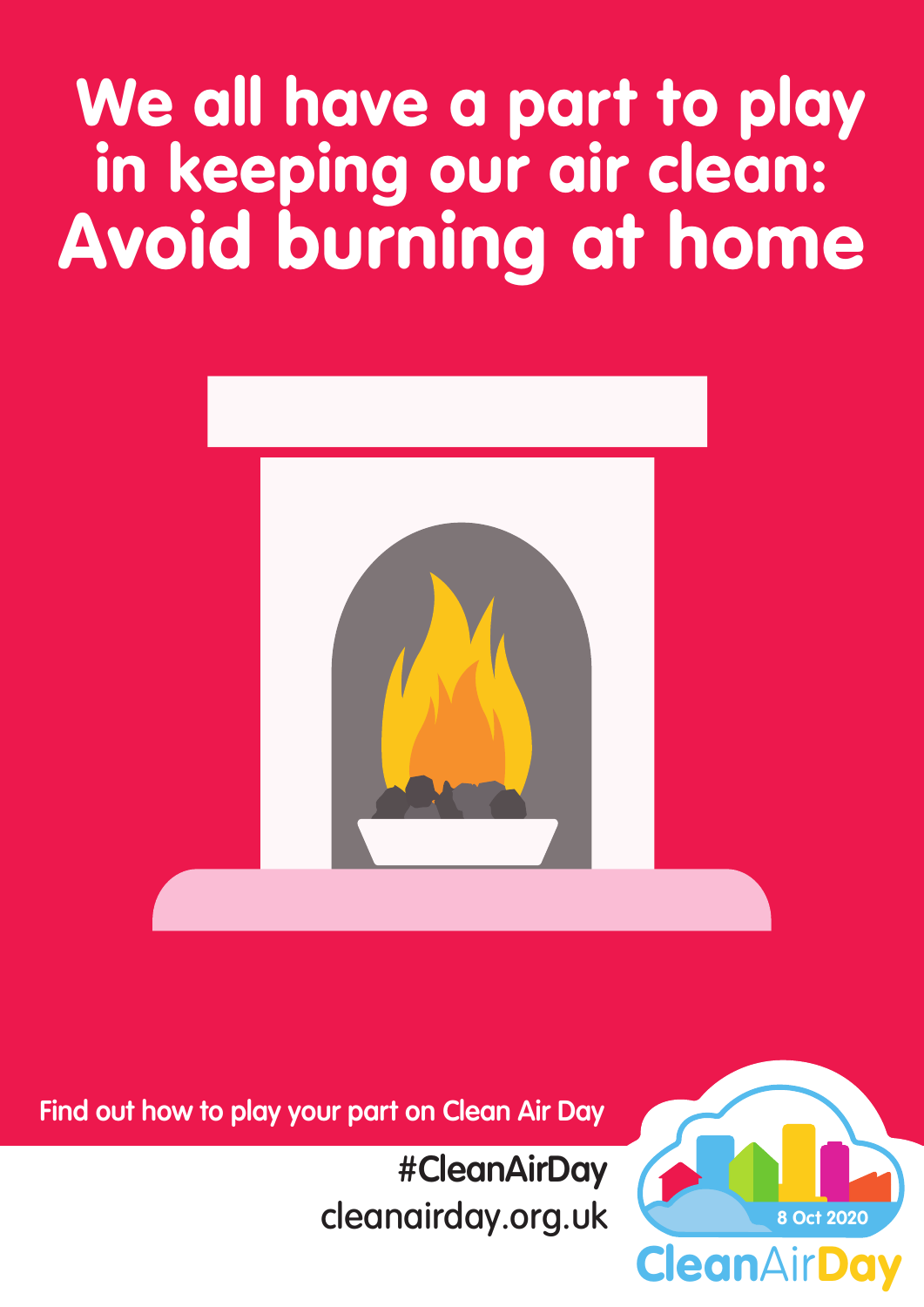## We all have a part to play in keeping our air clean: Go electric



### cleanairday.org.uk

### **#CleanAirDay**

**CleanAirDay** 

#### **Find out how to play your part on Clean Air Day**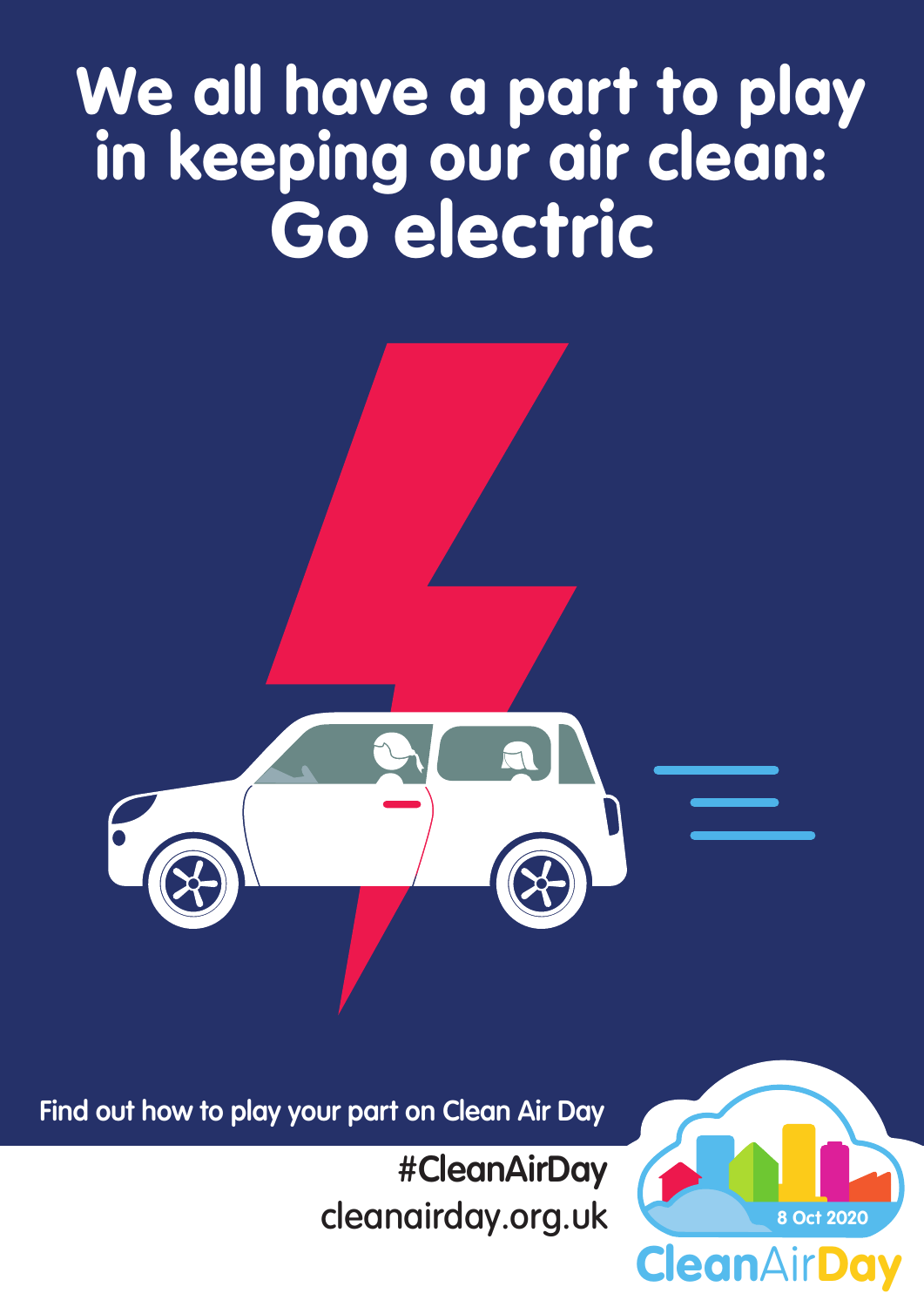### We all have a part to play in keeping our air clean: Don't idle your engine



cleanairday.org.uk

### **#CleanAirDay**

**CleanAirDay** 

#### **Find out how to play your part on Clean Air Day**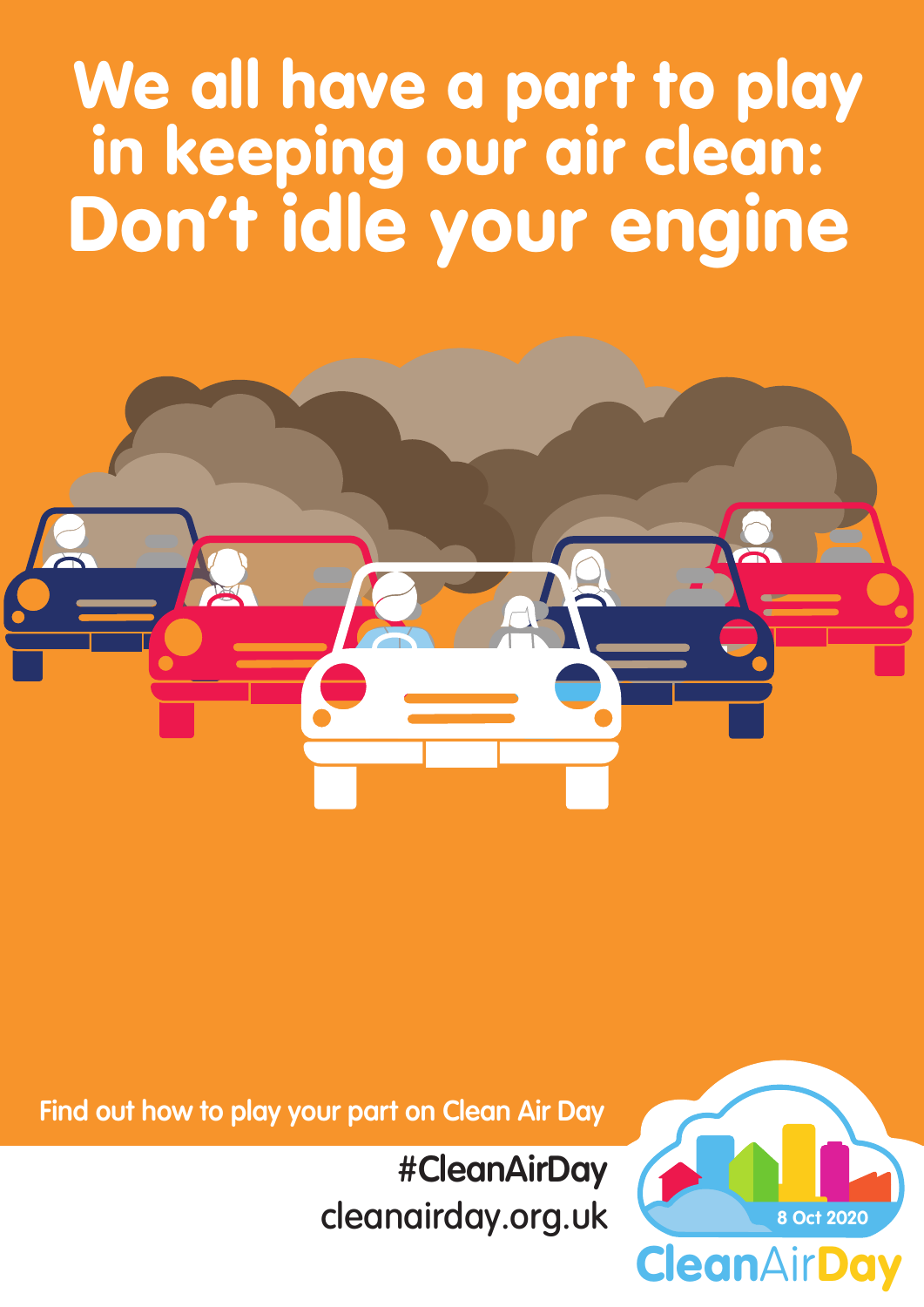# Wise up: learn more about air pollution



### cleanairday.org.uk

### **#CleanAirDay**

**CleanAirDay** 

#### **Find out how to play your part on Clean Air Day**